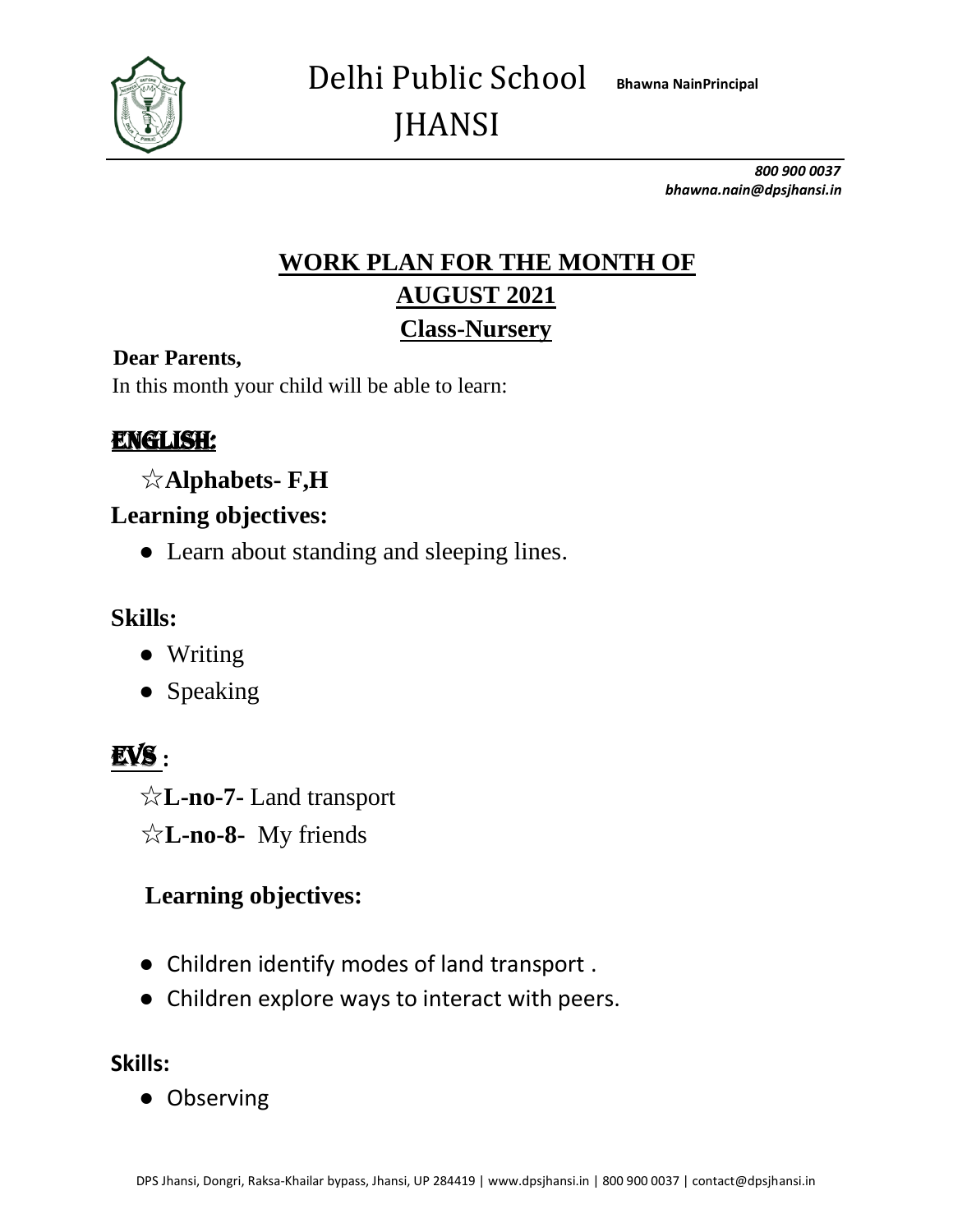

- **●** Identification
- **●** Learning

# MATHS**:**

☆ **Numbers-** 3 and 4

#### **Learning objectives:**

**●** Learn about standing, sleeping slanting and curve.

## **Skills:**

- Writing
- **●** Speaking
- **●** Identify

# **Story reading:**

**●** Babu's playtime

# **Learning objectives:**

**●** Learn about land transport and friends.

## **Skills:**

- **●** Compare
- **●** Identify

# **YOGA:**

- Mountain pose
- Warrior pose
- Butterfly pose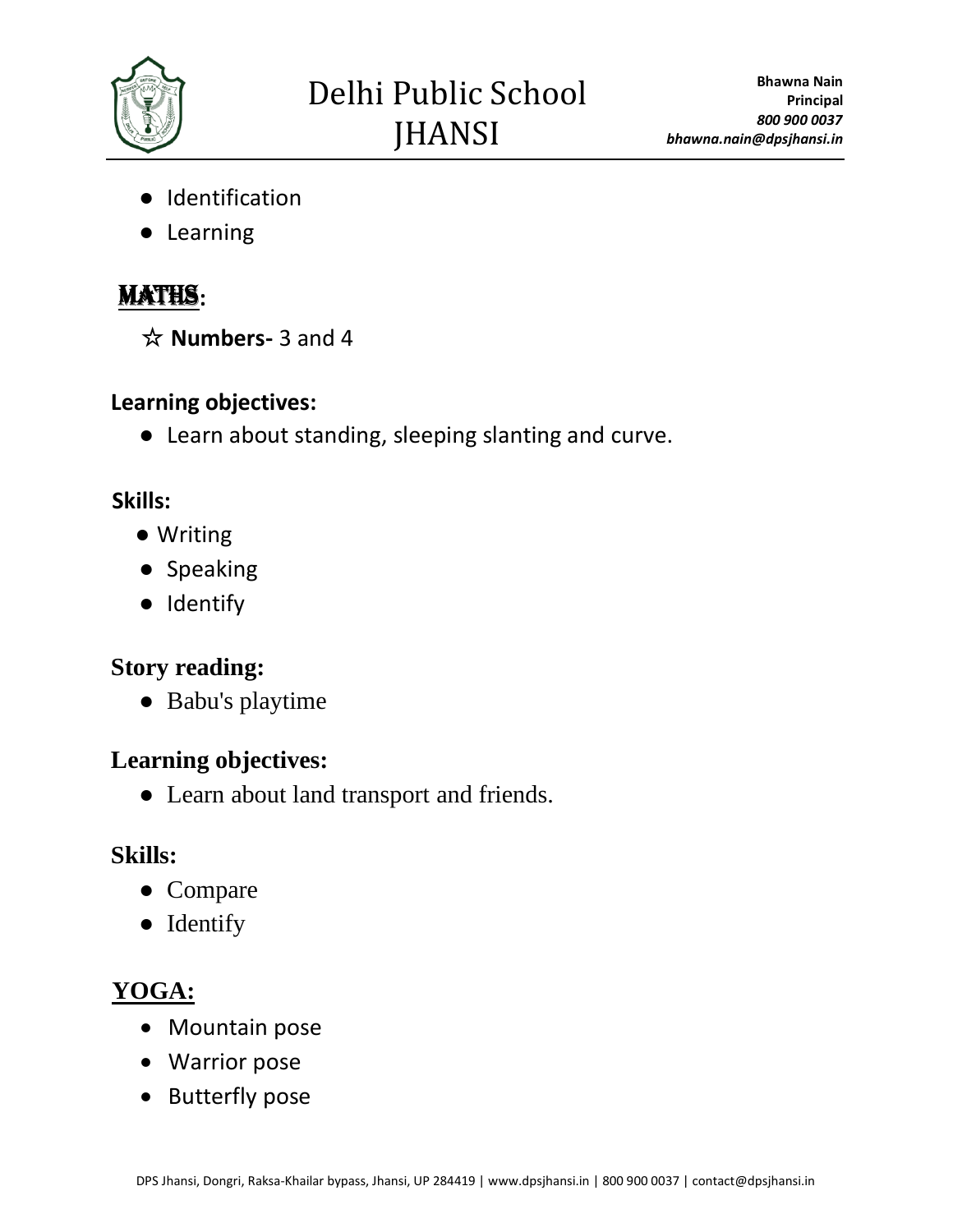

#### **Dance:**

• Freestyle

**ENGLISH/HINDI POEM FOR THE MONTH:**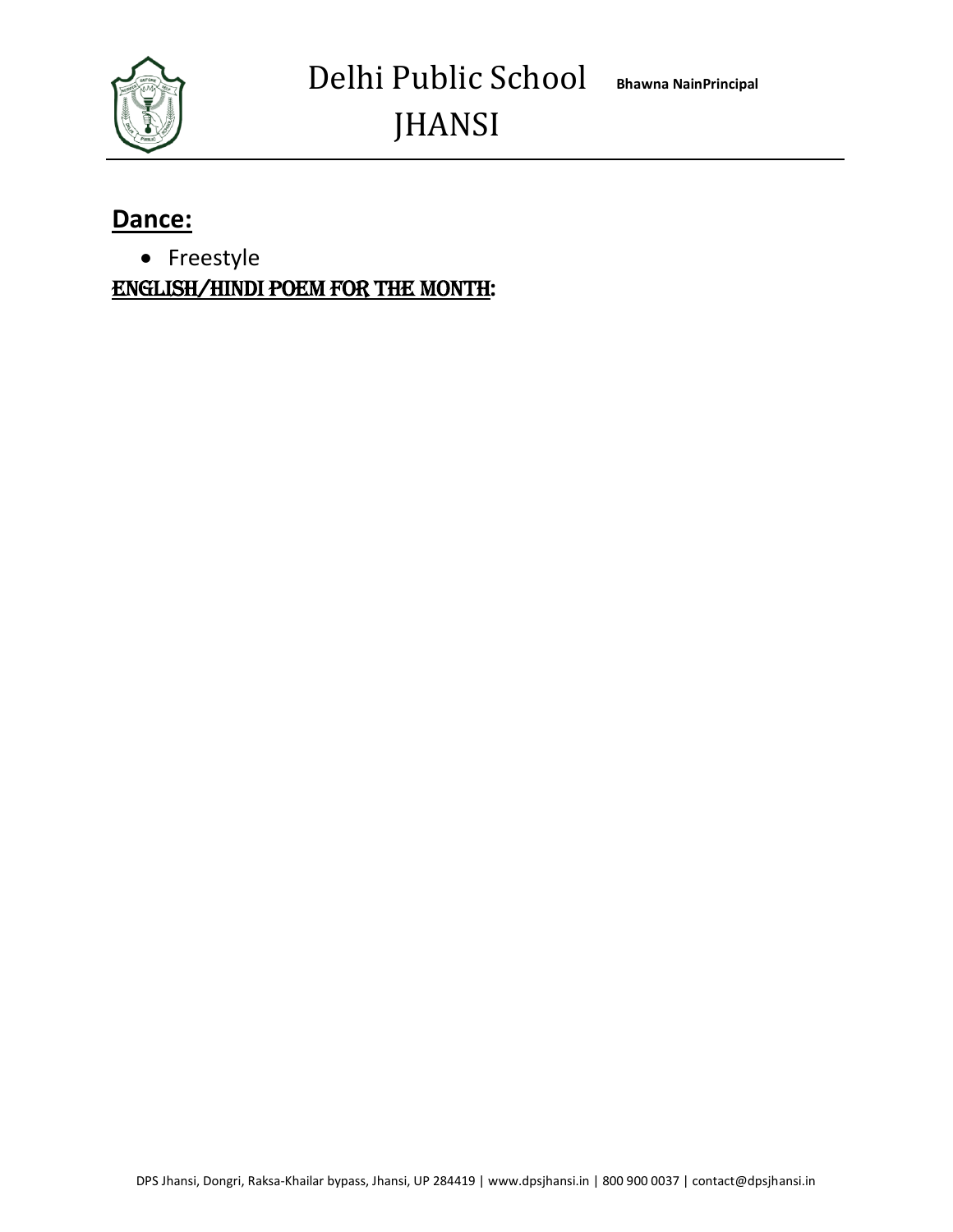

**Bhawna Nain Principal** *800 900 0037 bhawna.nain@dpsjhansi.in*

#### **English Poem**:

#### <u>क्रीिता</u>

# Rely pely

Roly poly, roly poly. Up, up, up. Up, up, up. Roly, roly poly. Roly, roly poly. Down, down, down. Down, down, down.

Roly poly, roly poly. Big, big, big. Big, big, big. Roly, roly poly. Roly, roly poly. Small, small, small. Small, small, small.

Roly poly, roly poly. Fast, fast, fast. Fast, fast, fast. Roly, roly poly. Roly, roly poly. Slow, slow, slow. Slow, slow, slow.

कविता**:**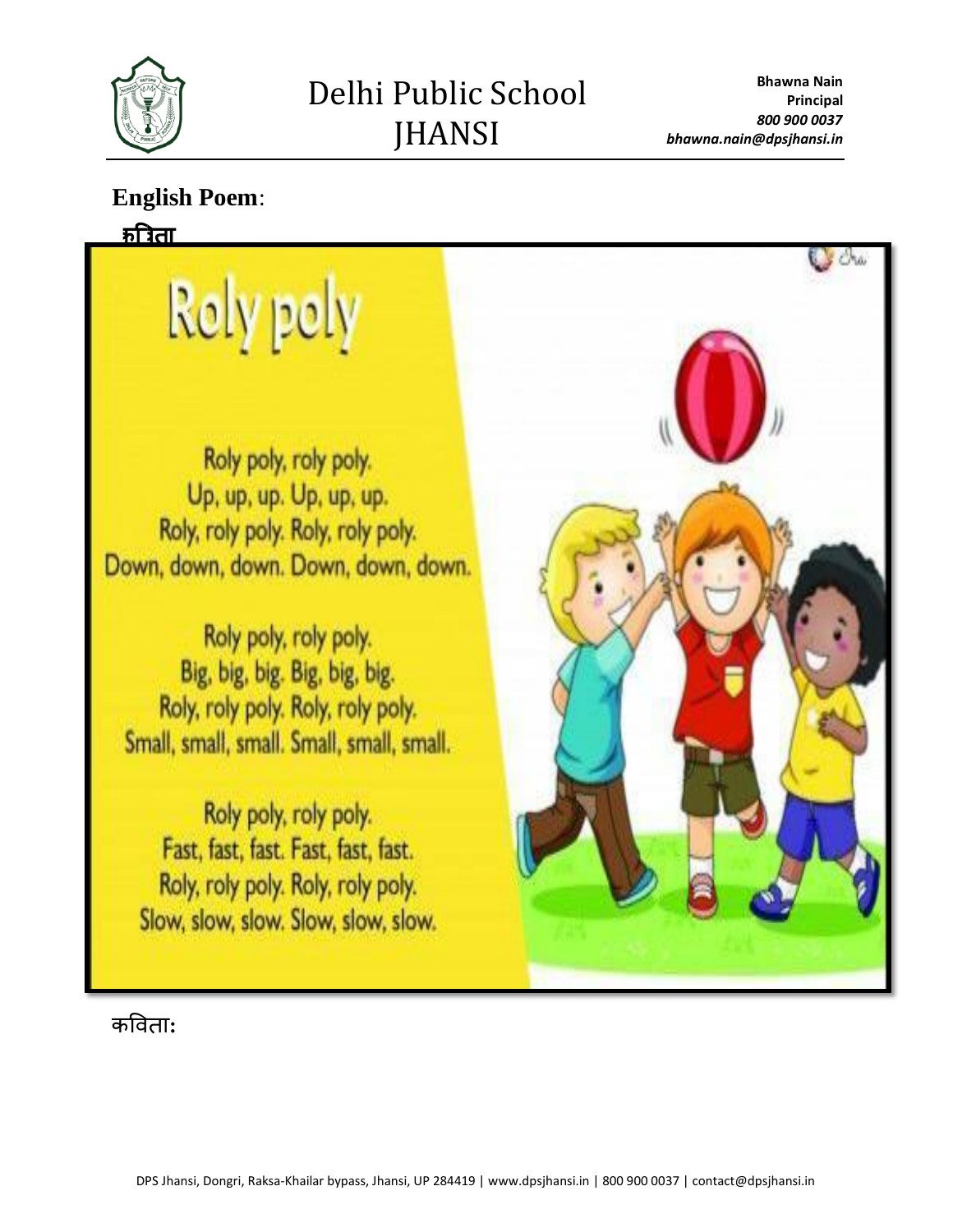

JHANSI

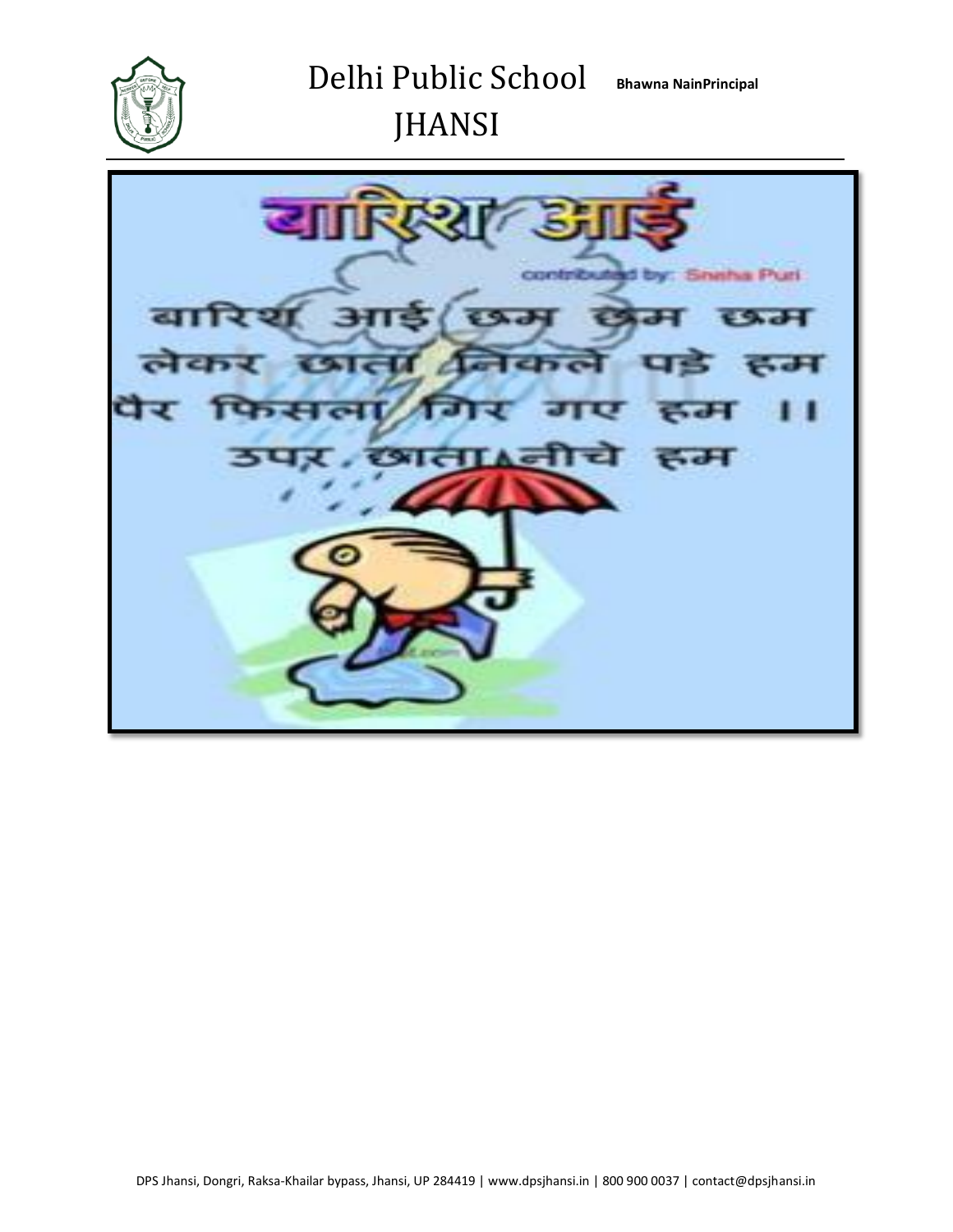

# Delhi Public School JHANSI

**Doha:**